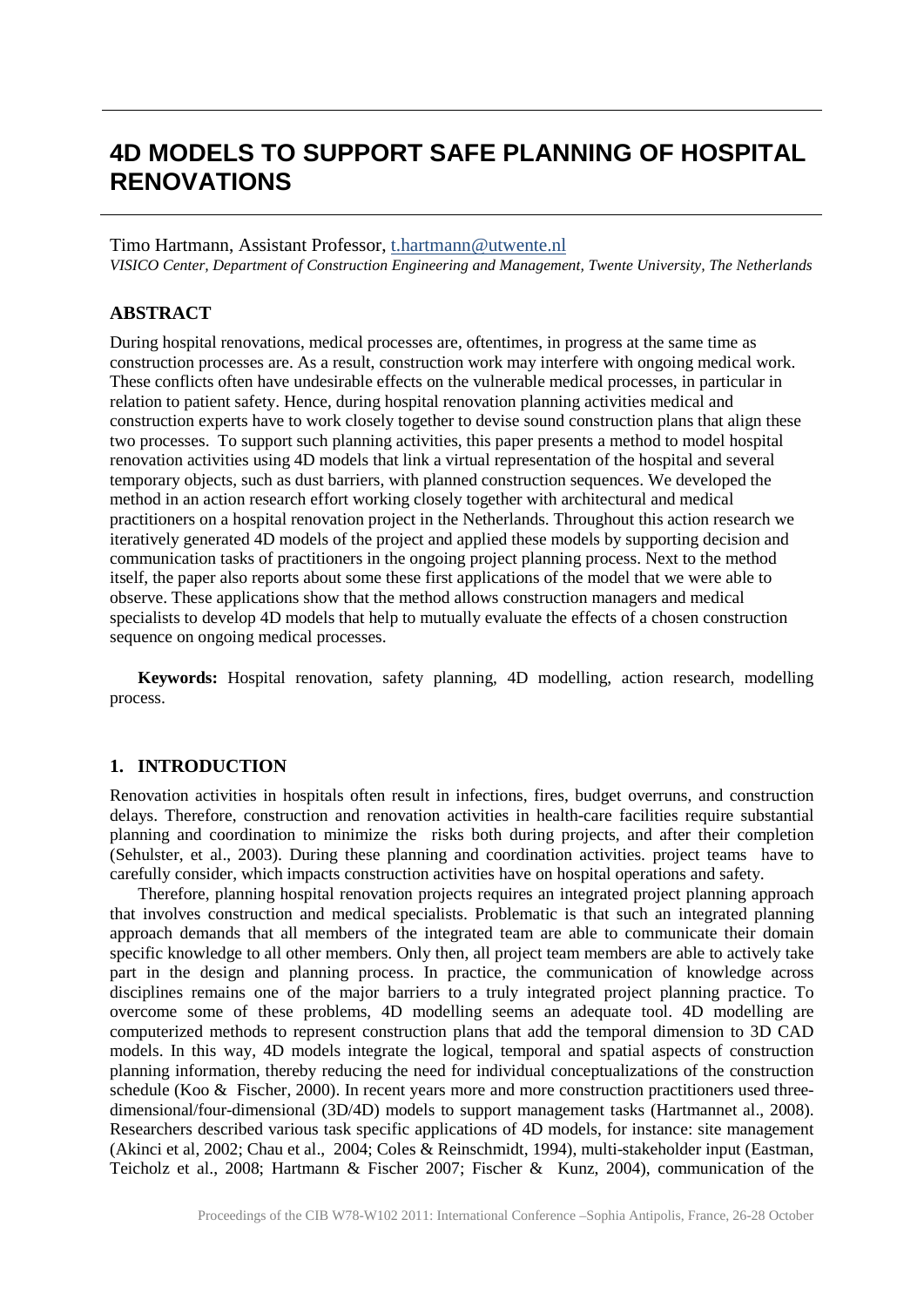construction schedule (Eastman, et al., 2008; Hartmann & Fischer 2007; Koo & Fischer, 2000; McKinney & Fischer, 1998), evaluating schedule alternatives (Chau et al., 2005; McKinney & Fischer, 1998), and tracking construction progress (Ma et al. 2005; Webb & Haupt, 2003).

Based on these applications, researchers identified several advantages of 4D models over traditional methods. So do 4D models, for example, allow for the more effective evaluation of construction schedules (Koo & Fischer, 2000) or for identification of problems that might occur later during construction (McKinney et al., 1996). Researchers also showed the benefit of 4D models in communication activities of multi-disciplinary project teams. Unfortunately, little knowledge still exists in the area of 4D modelling to specifically support hospital renovation projects. Researchers studied the use of 4D modeling on hospital construction cases and other researchers on construction worker safety (Chantawit et al., 2005), but without specifically focusing on patient safety.

To further knowledge in how to apply 4D models to support hospital renovation planning under consideration of patient safety, this paper presents a formal method to generate 4D model to allow multi-stakeholder safety planning exercises for hospital projects. We developed this method in an action-research effort (Hartmann et al. 2009) working in close collaboration with construction and medical professionals on a hospital renovation project in the Netherlands. The modelling method describes how the important safety information can be visualized in 4D models next to the standard construction sequencing information that current 4D technology already offers by default. To illustrate the practical utility of the method the paper also summarizes some of the practical applications of 4D models that we were able to observe during our action research approach.

The paper is structured as follow: It starts with a brief introduction of the action-research method we used to develop the method. We then derive the requirements for the method by theoretically discussing hospital renovation planning activities and general 4D modelling techniques. Afterwards, the paper describes the modelling method. The paper continuous with summarizing the limitations of the research and its theoretical contributions. It finally, closes with discussing some practical implications of the presented work and with developing a number of suggestions for future research activities.

## **2. RESEARCH METHOD**

To develop the method, we used ethnographic action research (Hartmann et al. 2009) on an exploratory case study (Yin, 2002). The basic philosophy of ethnographic action research is it to develop new information systems in close collaboration with practitioners within their real work setting. The method prescribes to develop a system in small iterative steps of close observation of work practices, the development IT functionality with the aim to quickly and directly improve these work practices, and the direct implementation of the small iterative improvements in the work practice. In this way, the method is specifically well suited to develop extensions for already existing systems, such as the extension of existing 4D systems to support decision making about hospital procedures during renovation planning activities.

We conducted the action research on a case study with an architectural design firm in the Netherlands. Being one of the biggest architectural firms in the Netherlands, the firm gained experience in delivering a variety of projects, including hospital renovations. In this specific case, the firm was engaged to plan the renovation of a surgical department of a middle sized hospital ( $\epsilon$ 12-17 million). The realization of the project was scheduled to start in the summer of 2010. The renovation was necessary, because equipment and architectural features were outdated and did not longer meet today's requirements.

The task of the firm on this project was to deliver a renovation plan for the hospital that fulfils all client requirements, is feasible to build, and will allow the renovation of the hospital within budget. During the time of our action research based fieldwork, the architectural design company had settled on a conceptual design alternative and was concerned with the preparation of an initial construction sequencing plan. To develop a feasible and, in particular, safe renovation sequence, the firm collaborated with advisors of the construction office of the hospital. Due to this collaborative activity, the case presented a formidable chance to introduce 4D modelling as a tool to support the decision making activities using action-research.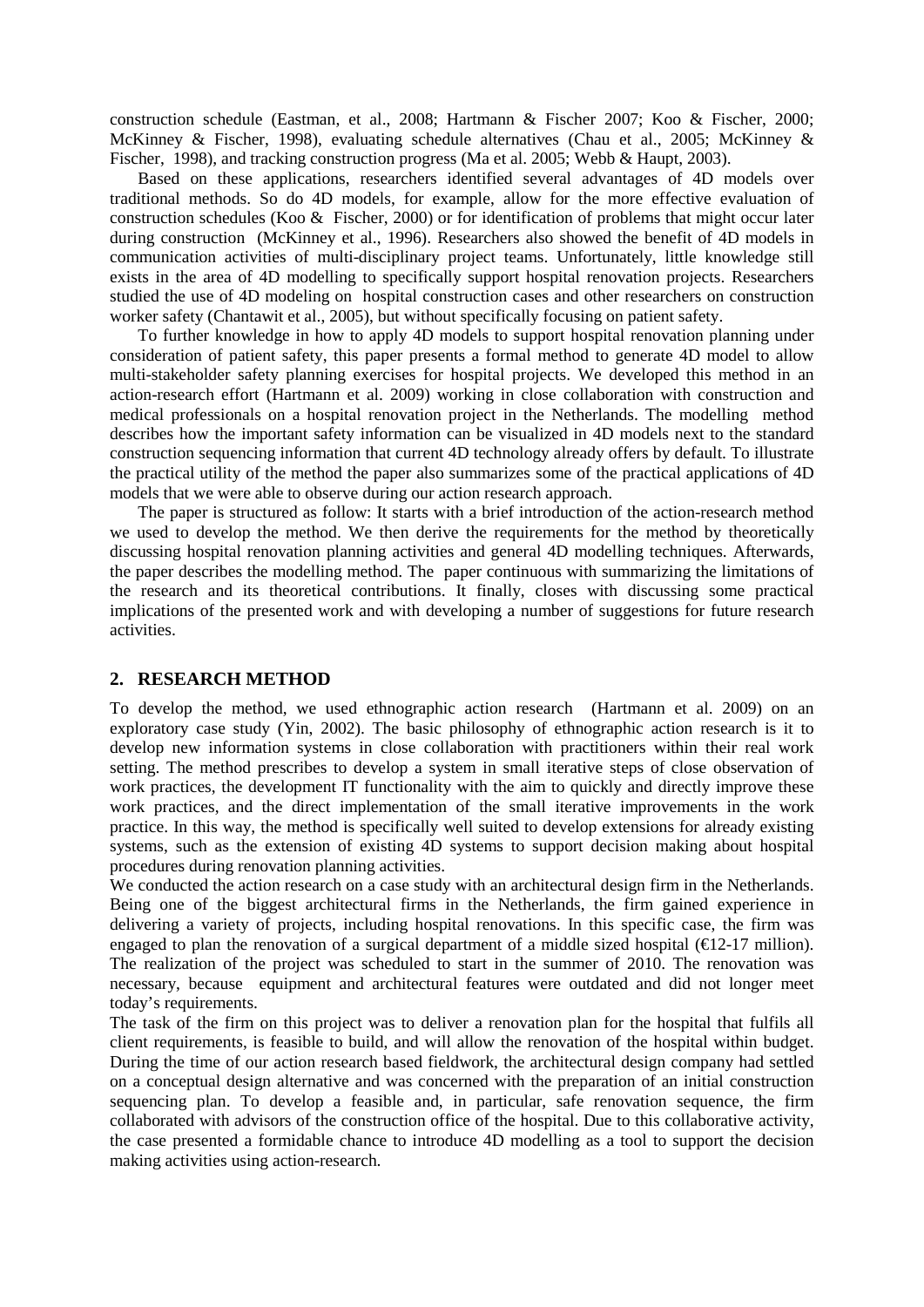While the research we conducted was very iterative, the rest of this paper will describe the final findings from these iterative efforts in a sequential manner. To this end, the next section first describes the requirements for the 4D system that shaped during our ethnographic observation of practice. We then continue with a section that summarizes the final method to develop 4D models that allow for hospital safety planning. Afterwards, we describe a number of instances of how practitioners on the project used the evolving 4D models to make better decisions to illustrate the applicability of the 4D models that we created with the evolving method.

## **3. REQUIREMENTS OF 4D MODELS TO SUPPORT HOSPITAL RENOVATION SAFETY PLANNING**

Overall, there are a number of issues that occur during hospital renovations that planners need to account for during their decision making tasks. First of all and probably most importantly, construction activities can indirectly cause hospital acquired infections, because construction dust and soil almost always contains pathogenic spores. Construction dust is transported on shoes and clothes, or is spread by means of gravity and air flows in the building (Bartley & Bjerke, 2001; Werkgroep Infectie Preventie, 2007). To prevent spreading of harmful dust, planners have to isolate areas with construction activity from the rest of the hospital (Wischer & Riethmuller, 2008). Therefore, contact of construction workers and material with patients, medical staff, and medical equipment has to be avoided. In practice, this isolation is achieved by installing dust barriers and by planning dedicated routes for patients, material, medical staff, and construction workers. Planners have to devise plan that can ensure this separation.

Next to the problem of hospital infections, construction activities in hospitals also increase the risk for the outbreak of fires. Hospitals are full of dangerous materials. Anaesthesia equipment, for example, contains medical gasses, such as oxygen, carbon dioxide, medical air, and nitrous (Inspectie voor de Gezondheidszorg, 2008). Hospitals have to control the storage and transport of these gasses to prevent the outbreak fires which is complicated through parallel construction activities. Further, to reduce the harmful effects in case the outbreak of fires cannot be avoided, hospitals must have an adequate evacuation plan. These evacuation plans must account for immobile patients and, hence, consist of complicated emergency escape routes and protocols for the treatment of patients. Hence, planners do not only need to account for the possibility that hospital staff can transport all flammable materials safely during construction, but must also devise emergency protocols to ensure safety during construction activities.

While the main concern during hospital renovation should be with patient safety, financial considerations can never be completely disregarded. Renovations of hospitals are frequently more expensive and last longer than planned. Often renovations turn out to be more expensive than the construction of a complete new hospital would have been (Wagenaar, 2006). Cost and time overruns have several underlying causes, of which only one is the construction typical time-space conflicts between different contractors that work at the same time that cause budget overruns and delays. During hospital operations, the traditional costs caused by scheduling conflicts between construction parties are often minimal compared to the financial gains that hospitals can achieve if a sound renovation plan allows them to continue offering as many health services as possible during the construction time. Planners have, of course, to balance all this with the overall duration the renovation activities take. Financially, the earlier a hospital is completely operational again the better.

To mitigate the above described risks different regulations and measures exist that project planners and contractors should comply with. In current practice, it is hard for practitioners to gain sufficient insight to acknowledge these regulations and measures adequately. For instance, little support exists with planning how to best isolate construction areas with dust walls, how to maintain the required higher levels of air pressure in sterile areas, or how to devise separate routes for construction workers and medical staff. Additionally, supporting tools to plan for transitions between different construction phases are not available. Such transitions particular often cause problems and hence have to be planned in great detail. To allow for a safe and easy transition between two different stages that require a different separation between areas it is, for example, important to first create a new temporary access to be able to clean areas thoroughly before they are ready for use.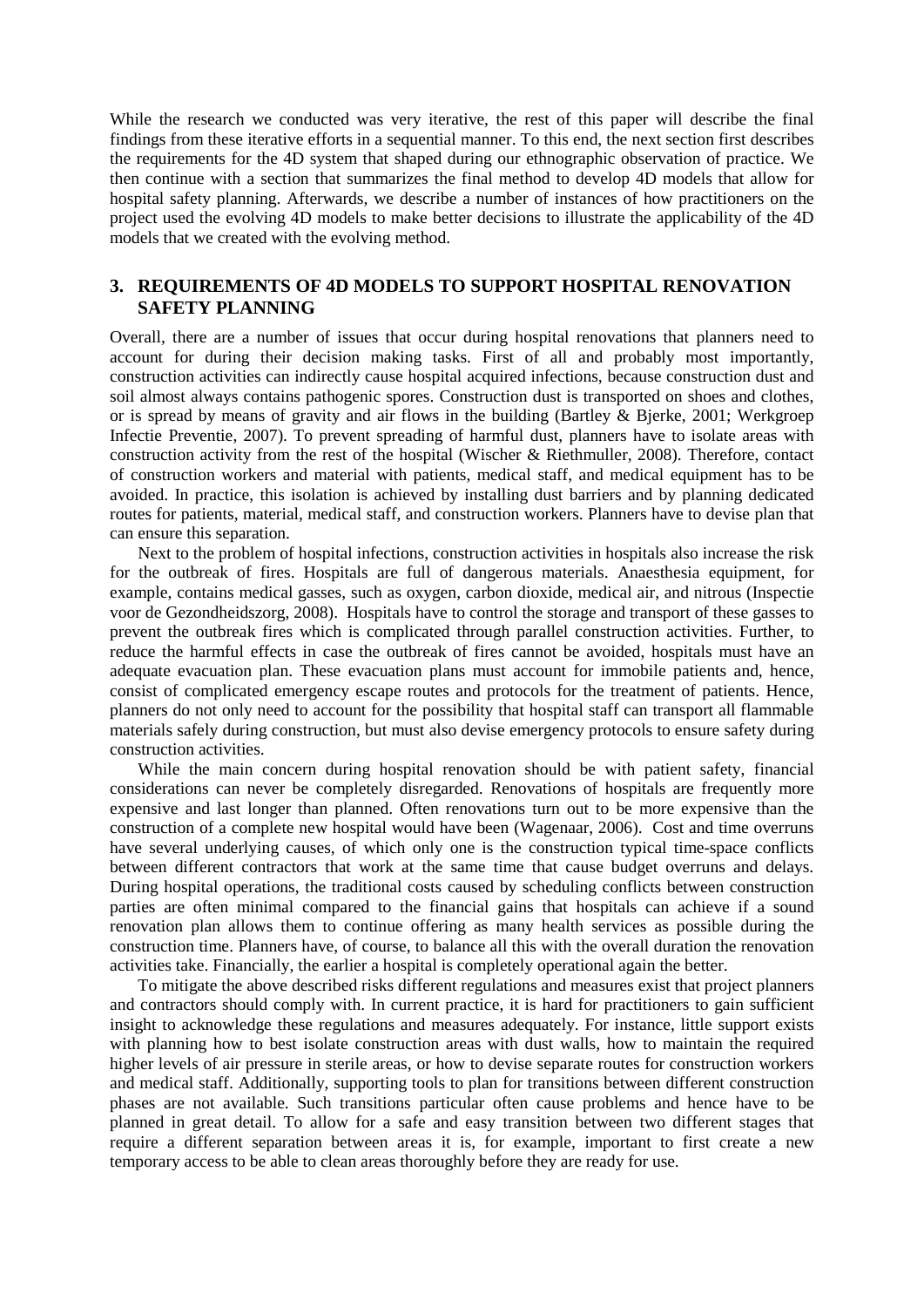Due to all these complexities, planners often do not understand the necessary regulations and measures to ensure for patient safety enough to devise their construction plans accordingly. At the same time, hospital staff with an in depth knowledge about safety regulations and measures does not understand the specifics of the planned construction work to support the planners. Hence, hospital renovation planning activities seem to be a great area for the application of 4D models. The next section, describes the method to generate specific 4D models that allow for hospital renovations planning activities that we developed based on these requirements in detail.

#### **4. THE PROPOSED METHOD TO GENERATE 4D MODELS**

As described above, theoretically 4D models seem to be an appropriate tool to support the decision making of practitioners that wish to plan hospital renovations. To leverage this potential we developed a 4D modelling method to visualize hospital and construction processes, and safety measures (Figure 1). The method allows for generating 4D models that combine information about

- building design and planning,
- hospital safety guidelines,
- and ongoing hospital processes.

The method uses the general features of 4D modelling:

- linking activities in a construction schedule and 3D objects to visualize construction progress over time,
- colour coding to highlight certain construction, operational, or safety related information, and
- text overlay to further highlight important other aspects.

Two 3D models of the, to be renovated, hospital serve as basic input for the generated 4D models: One model of the building before the renovation and one model of the building after the renovation. Additionally a number of different sequencing alternatives for the renovation activities are required as initial input. Existing 2D construction sequence drawings provide a good starting point for the developing these initial alternatives. 2D drawings are a good medium to brainstorm several opinions before using the information as input to the 4D model. This is mainly because sketching in 2D is less time-consuming than directly creating complicated sequences using scheduling or 4D modelling programs. 2D drawings allow for the quick generation of multiple basic scheduling alternatives that later can then be converted to formal 4D models for more in depth discussions.

Finally, additional 3D model objects representing different safety measures are required as an input. To be able to visualize different sterile and construction zones flexibly, we suggest to add a separate surface at the floor of each room or hallway. Further, we propose to add additional 3D objects representing dust barriers, obstacles, and risks that might occur during the renovation activities. Finally, the method prescribes to visualize routes for people, material, and evacuation using textual annotations and symbols such as arrows (Chantawit et al. 2005)

Following general 4D modelling techniques, the method suggests then to collect several 3D objects that are subject of the same type of construction activity or that represent a specific area of a certain hospital operation to a group – often called selection set. 4D systems can then colour these groups of objects according to defined task types, such as installation, demolition, or safety measures. Finally, we suggest to insert a legend to help people to understand the colours of the model. Figure 2 provides an example screen shot of a 4D model we generated with the method that illustrates the above summarized techniques of the method.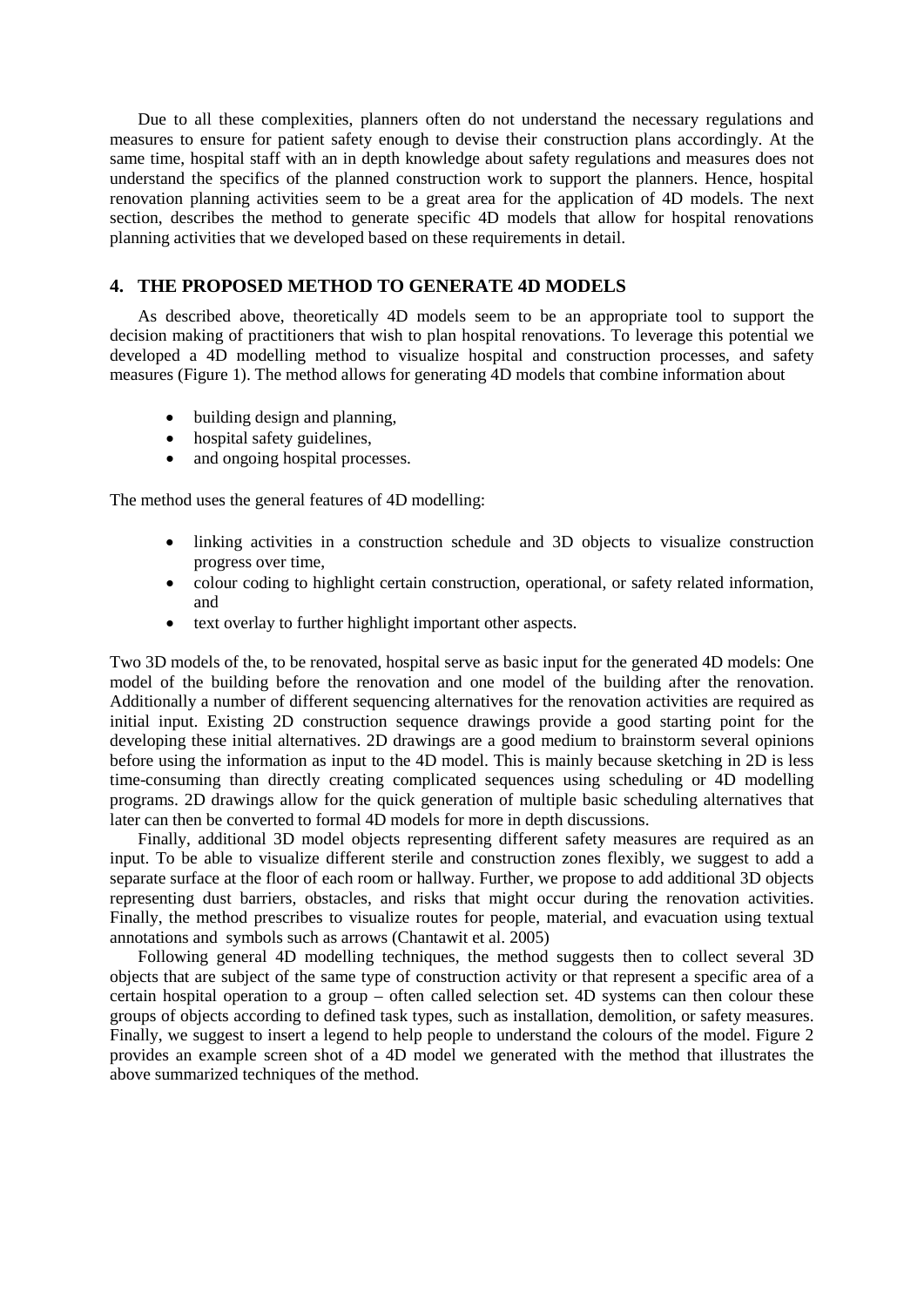

Figure 1: The method to extend 4D models with patient safety information.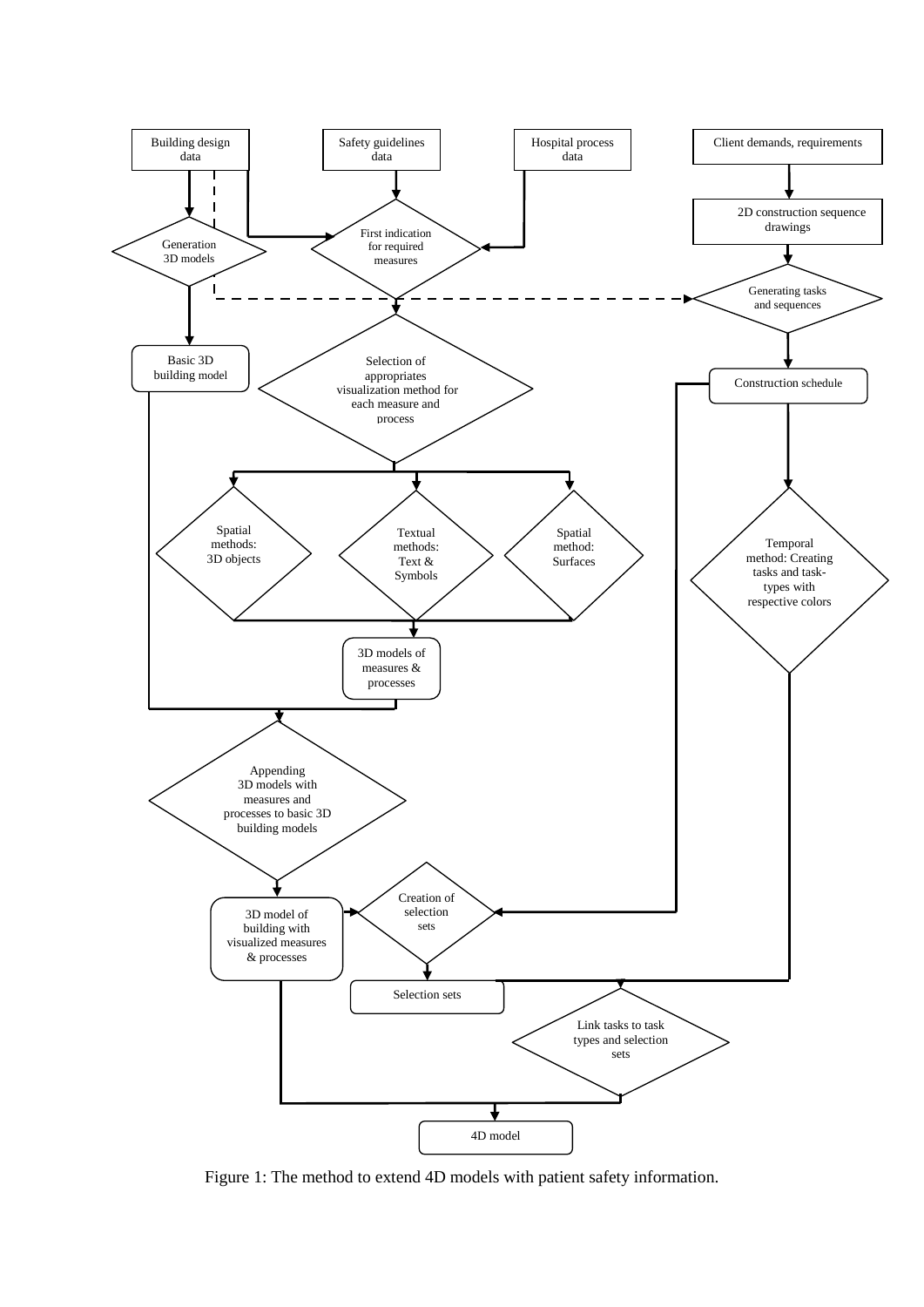

Figure 2: A 4D model generated with the method. Arrows visualize pathways for doctors, surfaces are used to signify areas of medical activity. Additional, elements show dust barriers. Finally, annotations provide additional information.

The model presented in the figure uses the following additional objects to convey patient safety related information:

- $\lambda$  textual annotations to indicate sterile and non sterile working areas,
- $\lambda$  arrows to indicate possible access routes for hospital staff,
- $\lambda$  horizontally placed surfaces for spaces that indicate operative surgery arenas, and
- $\lambda$  vertically placed surfaces to indicate dust barriers.

As discussed above, we used models similar to the one depicted in Figure 2 to support decision making tasks at an architectural company to learn how the models can support decision making tasks. The following section will describe this implementation effort to provide illustrative evidence for the working of the method.

## **5. VALIDATION OF THE METHOD**

Throughout the action research effort, we asked a number of specialists to evaluate the benefits of the model. All of these specialists agreed upon the potential of the generated 4D models to support hospital renovation planning activities. Architectural specialists were especially interested in use of 4D models to support their external communication with hospital staff during project team meetings. One architect, stated that "we want to use 4D in the future to clarify plans to clients, to get them involved in the planning process." One project manager also mentioned the advantage of 4D models, in understanding the lay-out of installations: "where 2D drawings provide a reasonable picture of buildings, 2D drawings of installations are very hard to understand for laymen." The medical specialists involved with the project also saw the potential: "2D drawings are rather hard to understand for non-architects, 3D models already allow for a better understanding, and 4D models certainly do." Finally, the project's contractor suggested that 2D drawings did not give as much insight in planning errors as 4D models do.

Additionally, we continuously asked the project specialists to evaluate the used visualization methods. The architect found 'colour coding an effective way of visualizing the temporal dimension of project plans, and as very useful to put emphasis on a particular point of the plan'. However the communications advisor criticized the colour coding because 'it contained too much different colours and text'. The architect & project manager also said this during the second meeting. The architect found that 'it is important to find balance between the amount of information showed in the model, and the clarity of the model'. According to textual methods, the ICP stated 'such method is useful when working with routing of various things, like construction workers, medical staff and patients'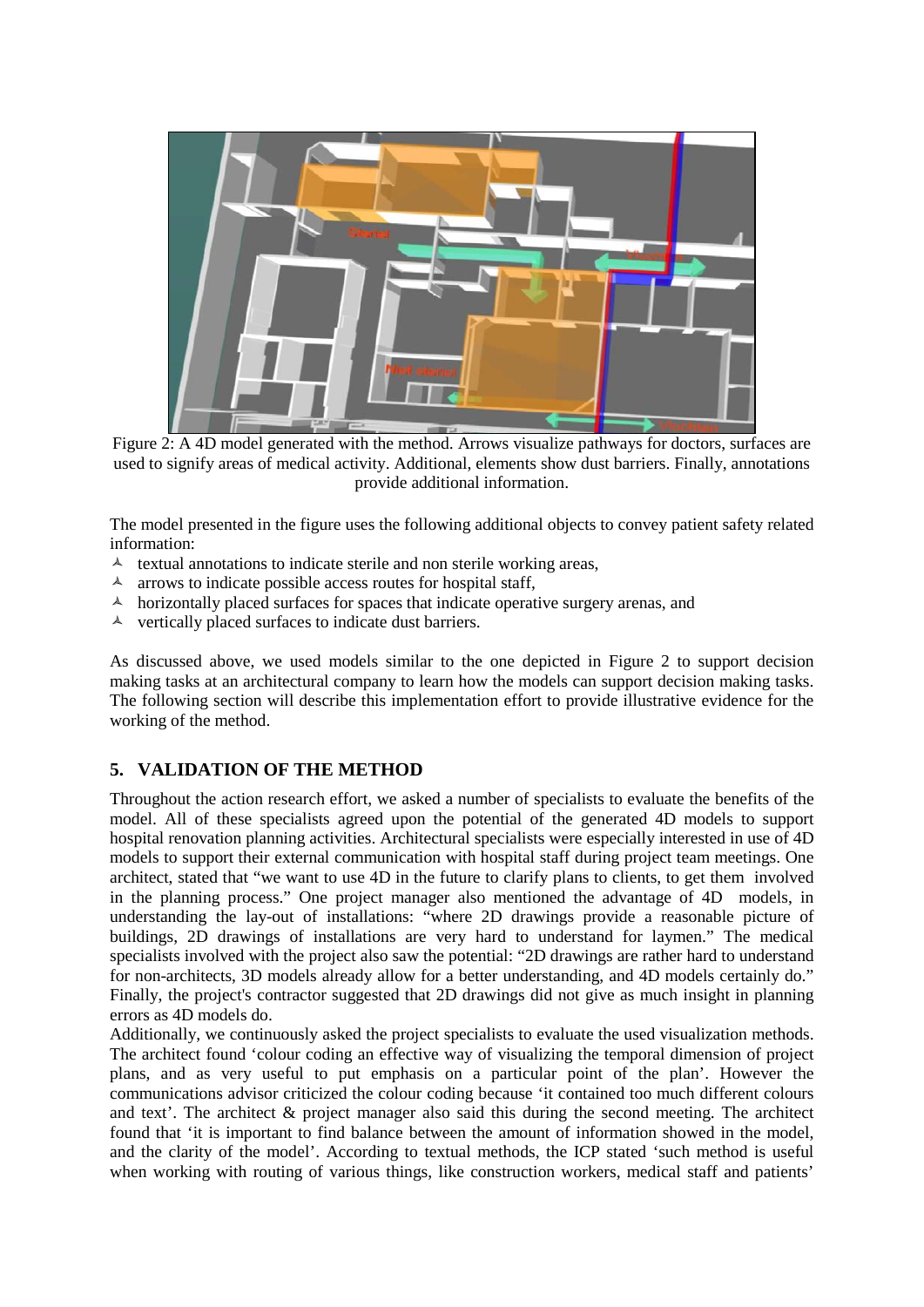because use of for instance arrows with multiple colours, confuses viewers. The duration and playing speed of the 4D visualization also lead to discussion. Both the communications advisor and architect found that the speed of the animation should be adapted to the presentation. 'When we want to use the 4D model, it must be integrated in the oral presentation of the architect, therefore it should be slow enough to do this'.

Overall, due to the positive attitude of all participants, models generated with early version of the method were also already successfully used in project team meetings during our action research effort. This allowed us to observe the interaction of practitioners with 4D models in person. During one meeting we joined, for example, the participants started to use 2D drawings. Soon it became apparent that the participants experienced problems presenting schedule alternatives. The presentation of different scheduling alternatives on multiple sets of 2D drawings quickly lead to chaos and misunderstanding. The medical specialists that participated, for example, started to comment on drawings that they did not understand completely. To overcome this confusion the project manager showed the meeting participants the 4D models that visualized the different sequences. This increased the understanding of the medical specialists about the planned renovation work immediately. All meeting participants could then start to have meaningful discussions about how to best stage the construction work. The meeting participants agreed that such a discussion would not have been possible without the increased understanding that the 4D model allowed for.

## **6. CONCLUSION**

This paper introduced a 4D modelling method for visualization of hospital and construction processes, and safety measures for hospital renovation projects. The method combines spatial, textual, and temporal aspects to visualize hospital  $\&$  construction processes and safety measures. The paper also shows that 4D models generated with the method give practitioners insight in problems and hazards that might arise during hospital renovation projects. The combination of general 4D modelling techniques (Chantawit, et al., 2005; McKinney & Fischer, 1998) enables practitioners to choose an appropriate way of visualizing for several processes and measures.

The implementation of models generated with the method in architectural practice during our action research effort illustrate how the models can improve participatory decision making tasks in two broad areas. For one, the models proved to be valuable to support the discussion between architects and hospital staff. In the meetings that did not use 4D models, we observed hospital staff had problems to quickly understand traditional construction drawings. Hence, architects spent significant time to explain plans to hospital staff. The more visual representation of the construction sequences the 4D models offered, allowed hospital staff to understand specificities of sequence plans much quicker and easier. In the end, this helped to streamline the meetings towards evaluating the sequencing plans instead of merely communicating the details of a specific plan.

Moreover, the models also supported the architects with making decisions about how to best sequence the construction. Architects were able to make decisions about the appropriateness of single stages using their traditional approach to sketch safety information on construction drawings. However, due to the static nature of the drawings, architects lacked the ability to easily understand and plan how to best transition between phases. 4D models with their possibility to provide animations of construction sequences over time helped architects to better understand whether a transition between two stages was feasible and, if feasible, how to best transition between two stages.

Although the study is a representative sample for hospital renovations, and 4D models generated are complete, there are of course some limitations that should be addressed by future research. A first limitation is that we developed the method with a focus on supporting preliminary design activities. However, we expect that practitioners can also benefit from the use of 4D models in later stages. Further, 4D models generated following the method do not account for building systems. Building systems are a very important part of hospital construction projects because medical equipment is very sophisticated. Results of the study also showed that the required information in a 4D visualization differs by the specialist using the model, for instance architects are interested in the architectural features, where medical practitioners want to be informed about the routing of patients. Therefore project teams need several models to adopt 4D modelling successfully. Researchers need to identify the requirements of specific parties involved in the planning process in more detail.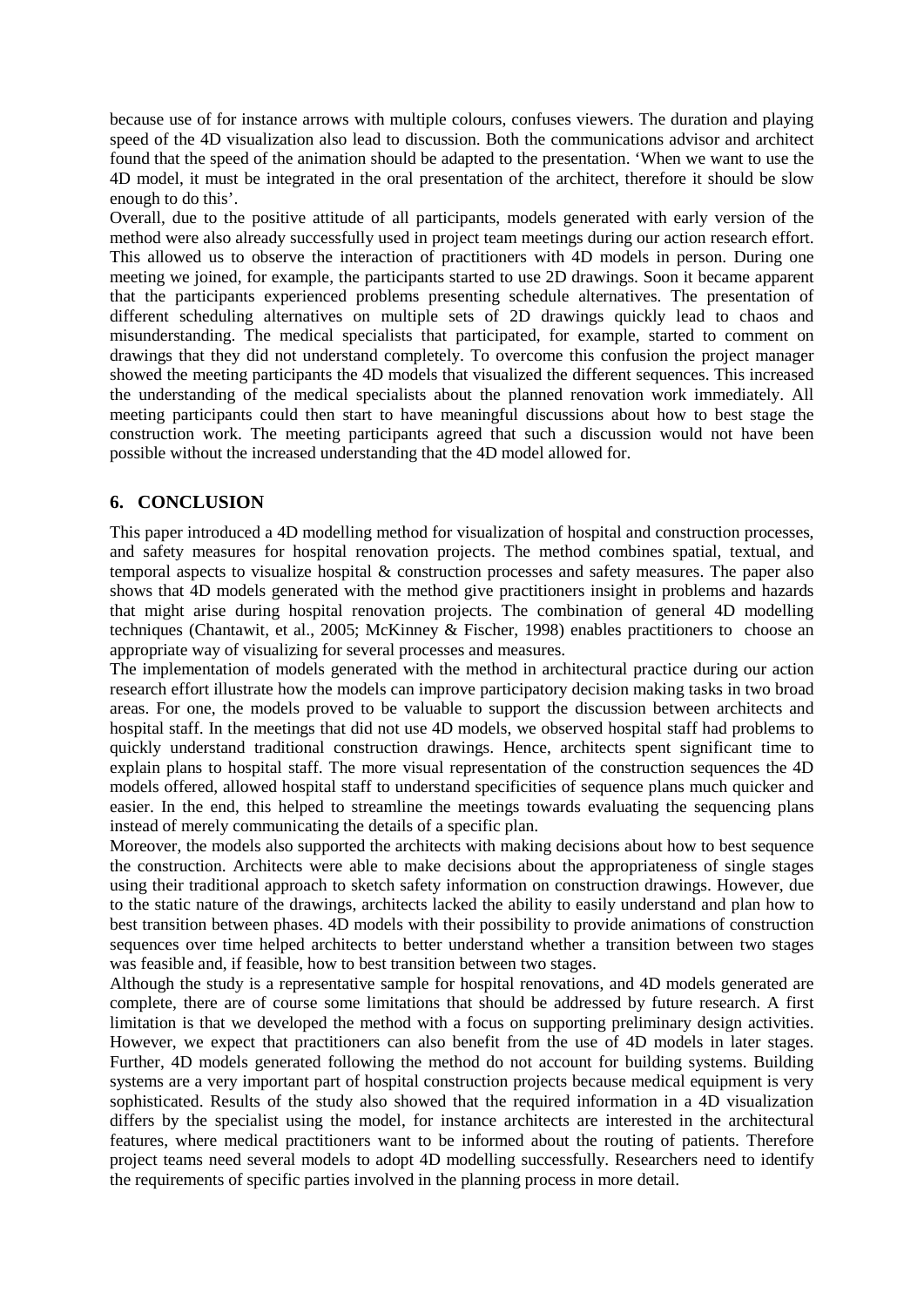Despite these limitations, the study contributed to several aspects of 4D modelling theory. If nothing more, this research explored the applicability of 4D modelling to support safety planning of hospital renovation projects. So far most research done on 4D modelling for hospitals did not focus on patient safety related issues, but only on construction planning (Garcia, et al., 2004; Heesom & Mahdjoubi, 2004; Kunz, et al., 2003; Webb & Haupt, 2003) and construction worker safety (Chantawit, et al., 2005). This research is, to the best of our knowledge, one of the first studies to give construction related practitioners insight in the risks and safety problems arising during hospital construction. The research views construction activities as hazardous for both medical staff, patients and construction workers.

Beside these theoretical contributions, we also expect that practitioners are able to effectively devise safety measures using the method. With the method 4D models that visualizing hospital and construction processes, and safety measures, are relatively easy to generate. This will allow for the widespread use of 4D visualizations to communicate plans to users and staff before the execution phase of the project. Also users that get aware of hazards and risks will likely handle accordingly safe. Another fact that argues for the use of the method is that practitioners suggest that they are willing to use the method in future projects. This is supported by the fact that the architect explained about problems he perceived during project team meetings.

#### **REFERENCES**

- Akinci, B., Fischer, M., & Kunz, J. (2002). Automated generation of work spaces required by construction activities. Journal of construction engineering and management, 128, 306.
- Bartley, J., & Bjerke, N. (2001). Infection control considerations in critical care unit design and construction: a systematic risk assessment. Critical Care Nursing Quarterly, 24(3), 43.
- Chantawit, D., Hadikusumo, B., Charoenngam, C., & Rowlinson, S. (2005). 4DCAD-Safety: visualizing project scheduling and safety planning. Construction Innovation, 5(2), 99- 114.
- Chau, K., Anson, M., & Zhang, J. (2004). Four-dimensional visualization of construction scheduling and site utilization. Journal of construction engineering and management, 130, 598.
- Coles, B., & Reinschmidt, K. (1994). Computer-integrated construction. Civil Engineering(New York), 64(6), 50-53.
- Eastman, C., Teicholz, P., Sacks, R., & Liston, K. (2008). BIM Handbook: A Guide to Building Information Modeling for Owners, Managers, Designers, Engineers and Contractors: Wiley.
- Garcia, A., Kunz, J., Ekstrom, M., & Kiviniemi, A. (2004). Building a project ontology with extreme collaboration and virtual design and construction. Advanced Engineering Informatics, 18(2), 71- 83.

Hartmann T. & Fischer M. (2007).

- Hartmann, Gao, J., & Fischer, M. (2008). Areas of Application for 3D and 4D Models on Construction Projects. Journal of construction engineering and management, 134, 776.
- Hartmann, T., Fischer, M., & Haymaker, J. (2009). Implementing information systems with project teams using ethnographic–action research. Advanced Engineering Informatics, 23(1), 57-67.
- Heesom, D., & Mahdjoubi, L. (2004). Trends of 4D CAD applications for construction planning. Construction Management and Economics, 22(2), 171-182.
- Inspectie voor de Gezondheidszorg. (2008). Circulaire medische gassen.
- Koo, B., & Fischer, M. (2000). Feasibility study of 4 D CAD in commercial construction. Journal of construction engineering and management, 126(4), 251-260.
- Kunz, J., Levitt, R., & Fischer, M. (2003). Management and leadership education for civil engineers: Teaching virtual design and construction for sustainability.
- Ma, Z., Shen, Q., & Zhang, J. (2005). Application of 4D for dynamic site layout and management of construction projects. Automation in construction, 14(3), 369-381.
- McKinney, K., & Fischer, M. (1998). Generating, evaluating and visualizing construction schedules with CAD tools. Automation in construction, 7(6), 433-447.
- McKinney, K., Kim, J., Fischer, M., & Howard, C. (1996). Interactive 4D-CAD. Computing in Civil Engineering, 383-389.
- McKinney, K., Kunz, J., & Fischer, M. (1998). Visualization of construction planning information.